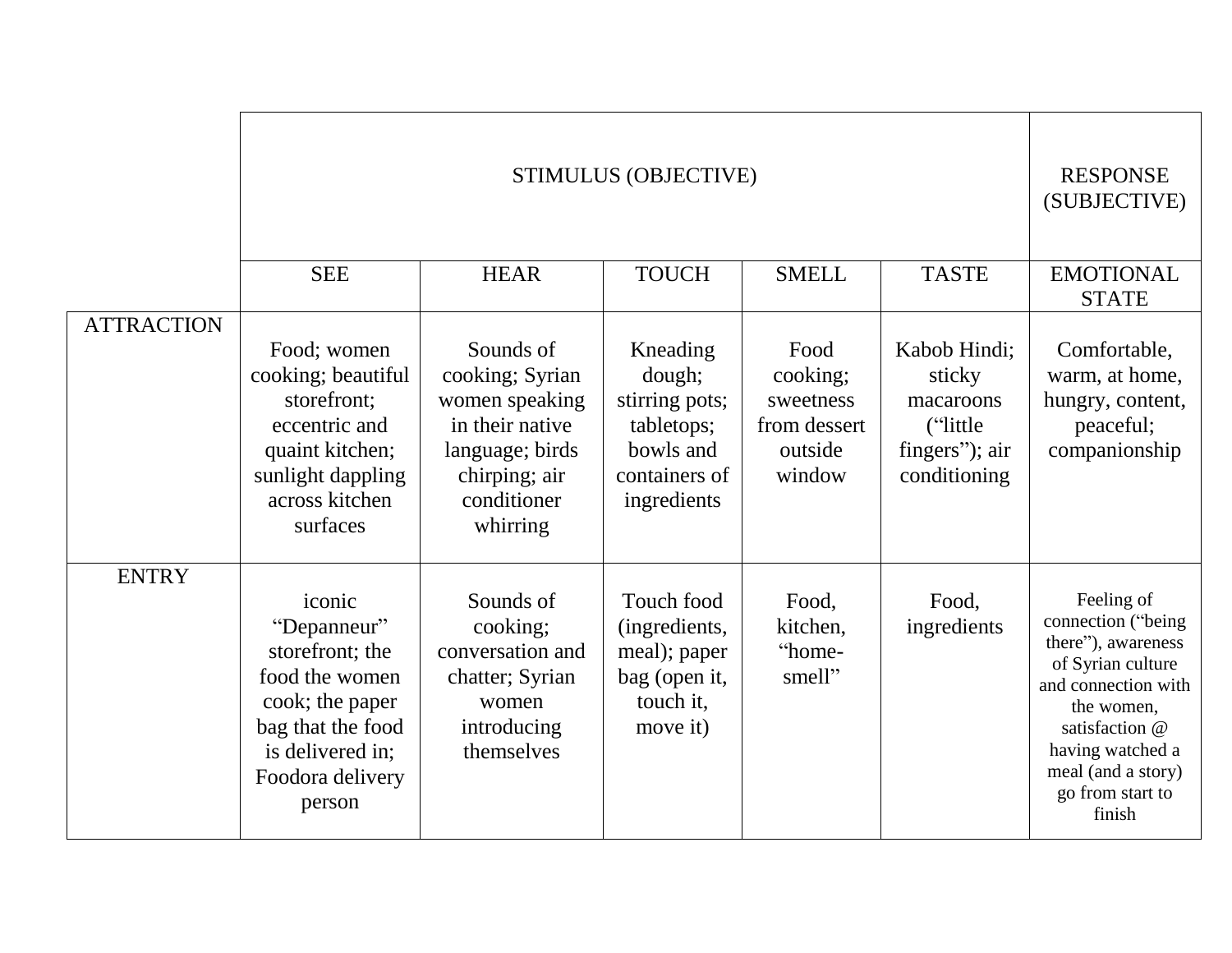| <b>ENGAGEMENT</b> |                    |                     |                |                 |                   |                    |
|-------------------|--------------------|---------------------|----------------|-----------------|-------------------|--------------------|
|                   | Food being         | Speaking with the   | Touch the      | Food wafting    | Emotions in       | Furthers           |
|                   | cooked; the lives  | women; learning     | ingredients,   | through the     | the air           | connection         |
|                   | of the women       | their names and     | the paper bag  | kitchen, even   | (sadness,         | between            |
|                   | (pictures from     | hearing about their | the meal       | after the       | contentment,      | consumer and       |
|                   | their life, the    | lives; hearing the  | comes in       | meals have      | happiness $-$ all | food-creators      |
|                   | image of them      | sounds of the       |                | been            | at once); the     | (women of NK);     |
|                   | cooking in         | Depanneur as the    |                | packaged; the   | food binding      | feel like you are  |
|                   | comfort and with   | cooking day goes    |                | process of      | everyone          | in the kitchen     |
|                   | friends)           | on                  |                | cooking, the    | together with     | alongside them,    |
|                   |                    |                     |                | slow turning    | the ease of       | learning from      |
|                   |                    |                     |                | of ingredients  | connection        | them and           |
|                   |                    |                     |                | into a meal     | and the way it    | participating      |
|                   |                    |                     |                |                 | satisfies         | alongside them     |
|                   |                    |                     |                |                 | hunger            | as you eat your    |
|                   |                    |                     |                |                 |                   | meal               |
| <b>EXIT</b>       |                    |                     |                |                 |                   |                    |
|                   | The brown paper    | Absence of voices,  | Clean tables,  | Disinfectant    | The lingering     | A sense of         |
|                   | bags all lined up  | only the air        | stripped of    | and cleaning    | taste of food in  | closure, that you  |
|                   | ready to be        | conditioner in the  | food; all      | solution        | your mouth,       | both could eat     |
|                   | delivered; the     | background and      | surfaces       | faintly         | long after the    | the meal and still |
|                   | Foodora bikers     | the typing of a     | recently       | clinging to     | meal was          | be connected to    |
|                   | taking meals until | computer            | wiped down     | table; the      | finished          | those that made it |
|                   | all is left is a   | keyboard as all     | and washed     | scent of the    |                   |                    |
|                   | pristine kitchen   | meal purchases are  | in preparation | sweet           |                   |                    |
|                   |                    | verified            | for the next   | macaroons       |                   |                    |
|                   |                    |                     | day            | still lingering |                   |                    |